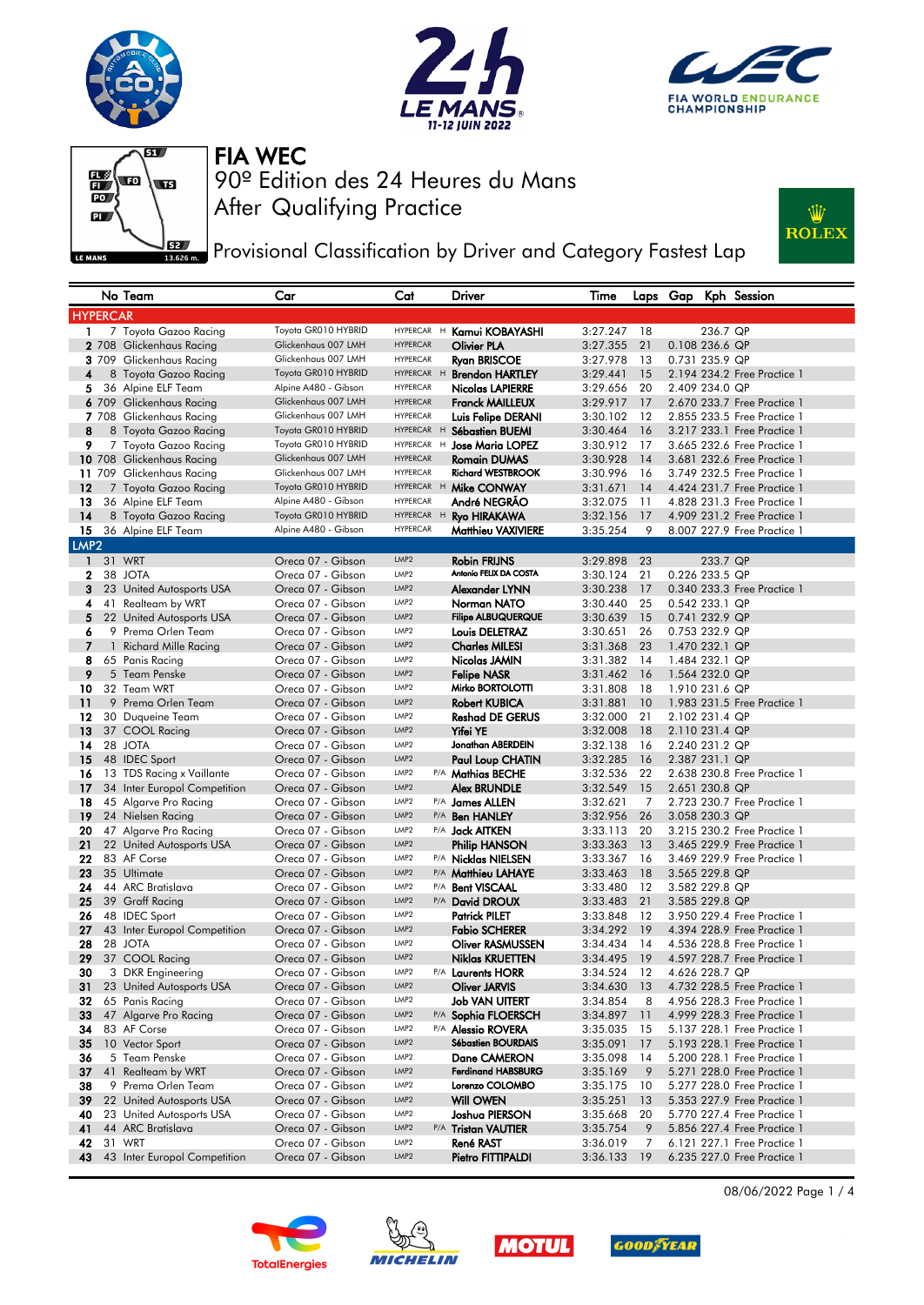







**PEPT** Provisional Classification by Driver and Category Fastest Lap



|                  | No Team                              | Car                                    | Cat                      | <b>Driver</b>                                | Time     |                | Laps Gap       |          | Kph Session                     |
|------------------|--------------------------------------|----------------------------------------|--------------------------|----------------------------------------------|----------|----------------|----------------|----------|---------------------------------|
| 44               | 38 JOTA                              | Oreca 07 - Gibson                      | LMP2                     | <b>William STEVENS</b>                       | 3:36.294 | 10             |                |          | 6.396 226.8 Free Practice 1     |
| 45               | 34 Inter Europol Competition         | Oreca 07 - Gibson                      | LMP <sub>2</sub>         | <b>Esteban GUTIERREZ</b>                     | 3:36.519 | 20             |                |          | 6.621 226.6 Free Practice 1     |
| 46               | 31 WRT                               | Oreca 07 - Gibson                      | LMP2                     | Sean GELAEL                                  | 3:36.632 | 13             |                |          | 6.734 226.4 Free Practice 1     |
| 47               | 30 Duqueine Team                     | Oreca 07 - Gibson                      | LMP <sub>2</sub>         | <b>Richard BRADLEY</b>                       | 3:36.715 | 9              |                |          | 6.817 226.4 Free Practice 1     |
| 48               | 5 Team Penske                        | Oreca 07 - Gibson                      | LMP2                     | <b>Emmanuel COLLARD</b>                      | 3:36.727 | 9              |                |          | 6.829 226.3 Free Practice 1     |
| 49               | 28 JOTA                              | Oreca 07 - Gibson                      | LMP2                     | <b>Edward JONES</b>                          | 3:36.791 | 14             |                |          | 6.893 226.3 Free Practice 1     |
| 50               | 41 Realteam by WRT                   | Oreca 07 - Gibson                      | LMP2                     | <b>Rui ANDRADE</b>                           | 3:36.834 | 9              |                |          | 6.936 226.2 Free Practice 1     |
| 51               | 43 Inter Europol Competition         | Oreca 07 - Gibson                      | LMP2                     | David HEINEMEIER-HANSSON                     | 3:37.114 | 9              |                |          | 7.216 225.9 Free Practice 1     |
| 52               | 13 TDS Racing x Vaillante            | Oreca 07 - Gibson                      | LMP <sub>2</sub>         | P/A Tijmen VAN DER HELM                      | 3:37.198 | 10             |                |          | 7,300 225.8 Free Practice 1     |
| 53               | 45 Algarve Pro Racing                | Oreca 07 - Gibson                      | LMP <sub>2</sub>         | P/A René BINDER                              | 3:37.223 | 10             |                |          | 7.325 225.8 Free Practice 1     |
| 54               | 32 Team WRT                          | Oreca 07 - Gibson                      | LMP <sub>2</sub>         | <b>Dries VANTHOOR</b>                        | 3:37.245 | 8              |                |          | 7.347 225.8 Free Practice 1     |
| 55               | 38 JOTA                              | Oreca 07 - Gibson                      | LMP2                     | Roberto GONZALEZ                             | 3:37.255 | 14             |                |          | 7.357 225.8 Free Practice 1     |
| 56               | 1 Richard Mille Racing               | Oreca 07 - Gibson                      | LMP <sub>2</sub>         | Lilou WADOUX                                 | 3:37.349 | 9              |                |          | 7.451 225.7 Free Practice 1     |
| 57               | 35 Ultimate                          | Oreca 07 - Gibson                      | LMP2                     | P/A Jean-Baptiste LAHAYE                     | 3:37.419 | 6              |                |          | 7.521 225.6 Free Practice 1     |
| 58               | 30 Duqueine Team                     | Oreca 07 - Gibson                      | LMP2                     | Guillermo ROJAS                              | 3:37.545 | 9              |                |          | 7.647 225.5 Free Practice 1     |
| 59               | 1 Richard Mille Racing               | Oreca 07 - Gibson                      | LMP2                     | <b>Sébastien OGIER</b>                       | 3:38.017 | 9              |                |          | 8.119 225.0 Free Practice 1     |
| 60               | 48 IDEC Sport                        | Oreca 07 - Gibson                      | LMP <sub>2</sub>         | <b>Paul LAFARGUE</b>                         | 3:38.071 | 9              |                |          | 8.173 224.9 Free Practice 1     |
| 61               | 27 CD Sport                          | Ligier JSP217 - Gibson                 | LMP <sub>2</sub>         | P/A Steven PALETTE                           | 3:38.136 | 18             | 8.238 224.9 QP |          |                                 |
| 62               | 37 COOL Racing                       | Oreca 07 - Gibson                      | LMP <sub>2</sub>         | <b>Ricky TAYLOR</b>                          | 3:38.338 | 5              |                |          | 8.440 224.7 Free Practice 1     |
| 63               | 32 Team WRT                          | Oreca 07 - Gibson                      | LMP <sub>2</sub>         | <b>Rolf INEICHEN</b>                         | 3:38.634 | 16             |                |          | 8.736 224.4 Free Practice 1     |
| 64               | 65 Panis Racing                      | Oreca 07 - Gibson                      | LMP <sub>2</sub>         | Julien CANAL                                 | 3:39.479 | 7              |                |          | 9.581 223.5 Free Practice 1     |
| 65               | 45 Algarve Pro Racing                | Oreca 07 - Gibson                      | LMP <sub>2</sub>         | P/A Steven THOMAS                            | 3:39.722 | 15             |                |          | 9.824 223.3 Free Practice 1     |
| 66               | 35 Ultimate                          | Oreca 07 - Gibson                      | LMP2                     | P/A François HERIAU                          | 3:39.983 | 16             |                |          | 10.085 223.0 Free Practice 1    |
| 67               | 3 DKR Engineering                    | Oreca 07 - Gibson                      | LMP <sub>2</sub>         | P/A Jean GLORIEUX                            | 3:40.049 | 6              |                |          | 10.151 222.9 Free Practice 1    |
| 68               | 24 Nielsen Racing                    | Oreca 07 - Gibson                      | LMP2                     | P/A Matthew BELL                             | 3:40.741 | 6              |                |          | 10.843 222.2 Free Practice 1    |
| 69               | 39 Graff Racing                      | Oreca 07 - Gibson                      | LMP <sub>2</sub>         | P/A Eric TROUILLET                           | 3:41.935 | 8              |                |          | 12.037 221.0 Free Practice 1    |
| 70               | 47 Algarve Pro Racing                | Oreca 07 - Gibson                      | LMP <sub>2</sub>         | P/A John FALB                                | 3:41.994 | 15             |                |          | 12.096 221.0 Free Practice 1    |
| 71               | 83 AF Corse                          | Oreca 07 - Gibson                      | LMP <sub>2</sub>         | P/A Francois PERRODO                         | 3:42.178 | 12             |                |          | 12.280 220.8 Free Practice 1    |
| 72               | 13 TDS Racing x Vaillante            | Oreca 07 - Gibson                      | LMP <sub>2</sub>         | P/A Philippe CIMADOMO                        | 3:42.785 | 18             |                |          | 12,887 220.2 Free Practice 1    |
| 73               | 24 Nielsen Racing                    | Oreca 07 - Gibson                      | LMP <sub>2</sub>         | P/A Rodrigo SALES                            | 3:42.789 | 9              |                |          | 12.891 220.2 Free Practice 1    |
| 74               | 39 Graff Racing                      | Oreca 07 - Gibson                      | LMP2                     | P/A Sébastien PAGE                           | 3:43.739 |                |                |          | 8 13.841 219.2 Free Practice 1  |
| 75               | 34 Inter Europol Competition         | Oreca 07 - Gibson                      | LMP <sub>2</sub>         | <b>Jakub SMIECHOWSKI</b>                     | 3:44.421 | 6              |                |          | 14.523 218.6 Free Practice 1    |
| 76               | 44 ARC Bratislava                    | Oreca 07 - Gibson                      | LMP2                     | P/A Miroslav KONOPKA                         | 3:47.172 |                |                |          | 14 17.274 215.9 Free Practice 1 |
| 77               | 27 CD Sport                          | Ligier JSP217 - Gibson                 | LMP2                     | P/A Michael JENSEN                           | 3:47.381 | 16             |                |          | 17,483 215.7 Free Practice 1    |
| 78               | 27 CD Sport                          | Ligier JSP217 - Gibson                 | LMP2                     | P/A Christophe CRESP                         | 3:51.275 | $\mathbf{1}$   |                |          | 6 21.377 212.1 Free Practice 1  |
|                  | 10 Vector Sport                      | Oreca 07 - Gibson                      | LMP <sub>2</sub><br>LMP2 | <b>Ryan CULLEN</b><br>P/A Alexandre COUGNAUD |          |                |                |          |                                 |
|                  | 3 DKR Engineering<br>10 Vector Sport | Oreca 07 - Gibson<br>Oreca 07 - Gibson | LMP <sub>2</sub>         | Nico MÜLLER                                  |          |                |                |          |                                 |
| <b>LMGTE Pro</b> |                                      |                                        |                          |                                              |          |                |                |          |                                 |
| 1.               | 92 Porsche GT Team                   | Porsche 911 RSR - 19                   | <b>LMGTE Pro</b>         | <b>Laurens VANTHOOR</b>                      | 3:50.999 | 11             |                | 212.4 QP |                                 |
| $\mathbf{2}$     | 63 Corvette Racing                   | Chevrolet Corvette C8.R                | <b>LMGTE Pro</b>         | <b>Antonio GARCIA</b>                        | 3:51.132 | 32             | 0.133 212.2 QP |          |                                 |
| 3                | 91 Porsche GT Team                   | Porsche 911 RSR - 19                   | LMGTE Pro                | Frédéric MAKOWIECKI                          | 3:51.382 | 11             | 0.383 212.0 QP |          |                                 |
| 4                | 64 Corvette Racing                   | Chevrolet Corvette C8.R                | <b>LMGTE Pro</b>         | <b>Nick TANDY</b>                            | 3:51.491 | 21             | 0.492 211.9 QP |          |                                 |
| 5                | 51 AF Corse                          | Ferrari 488 GTE Evo                    | <b>LMGTE Pro</b>         | <b>James CALADO</b>                          | 3:51.502 | 10             | 0.503 211.9 QP |          |                                 |
| 6                | 52 AF Corse                          | Ferrari 488 GTE Evo                    | <b>LMGTE Pro</b>         | Antonio FUOCO                                | 3:51.614 | 18             | 0.615 211.8 QP |          |                                 |
| 7                | 64 Corvette Racing                   | Chevrolet Corvette C8.R                | <b>LMGTE Pro</b>         | <b>Tommy MILNER</b>                          | 3:53.360 | 22             |                |          | 2.361 210.2 Free Practice 1     |
| 8                | 63 Corvette Racing                   | Chevrolet Corvette C8.R                | <b>LMGTE Pro</b>         | Jordan TAYLOR                                | 3:53.564 | 8              |                |          | 2.565 210.0 Free Practice 1     |
| 9                | 91 Porsche GT Team                   | Porsche 911 RSR - 19                   | LMGTE Pro                | <b>Gianmaria BRUNI</b>                       | 3:54.081 | 12             |                |          | 3.082 209.6 Free Practice 1     |
|                  | 10 74 Riley Motorsports              | Ferrari 488 GTE Evo                    | <b>LMGTE Pro</b>         | <b>Felipe FRAGA</b>                          | 3:54.116 | 9              | 3.117 209.5 QP |          |                                 |
| 11               | 92 Porsche GT Team                   | Porsche 911 RSR - 19                   | LMGTE Pro                | Michael CHRISTENSEN                          | 3:54.552 | 19             |                |          | 3.553 209.1 Free Practice 1     |
|                  | 12 74 Riley Motorsports              | Ferrari 488 GTE Evo                    | <b>LMGTE Pro</b>         | Sam BIRD                                     | 3:54.601 | $\overline{4}$ |                |          | 3.602 209.1 Free Practice 1     |
| 13               | 91 Porsche GT Team                   | Porsche 911 RSR - 19                   | LMGTE Pro                | <b>Richard LIETZ</b>                         | 3:55.468 | 15             |                |          | 4.469 208.3 Free Practice 1     |
| 14               | 92 Porsche GT Team                   | Porsche 911 RSR - 19                   | <b>LMGTE Pro</b>         | <b>Kevin ESTRE</b>                           | 3:56.115 | 7              |                |          | 5.116 207.8 Free Practice 1     |
| 15               | 52 AF Corse                          | Ferrari 488 GTE Evo                    | <b>LMGTE Pro</b>         | Miguel MOLINA                                | 3:56.138 | 18             |                |          | 5.139 207.7 Free Practice 1     |
|                  | 16 74 Riley Motorsports              | Ferrari 488 GTE Evo                    | <b>LMGTE Pro</b>         | <b>Shane VAN GISBERGEN</b>                   | 3:56.373 | 15             |                |          | 5.374 207.5 Free Practice 1     |
| 17               | 52 AF Corse                          | Ferrari 488 GTE Evo                    | LMGTE Pro                | Davide RIGON                                 | 3:56.616 | 8              |                |          | 5.617 207.3 Free Practice 1     |
|                  | 51 AF Corse                          | Ferrari 488 GTE Evo                    | <b>LMGTE Pro</b>         | <b>Daniel SERRA</b>                          |          | 1              |                |          |                                 |
|                  | 51 AF Corse                          | Ferrari 488 GTE Evo                    | LMGTE Pro                | Alessandro PIER GUIDI                        |          |                |                |          |                                 |
|                  | 63 Corvette Racing                   | Chevrolet Corvette C8.R                | <b>LMGTE Pro</b>         | Nicky CATSBURG                               |          |                |                |          |                                 |
|                  | 64 Corvette Racing                   | Chevrolet Corvette C8.R                | LMGTE Pro                | Alexander SIMS                               |          |                |                |          |                                 |









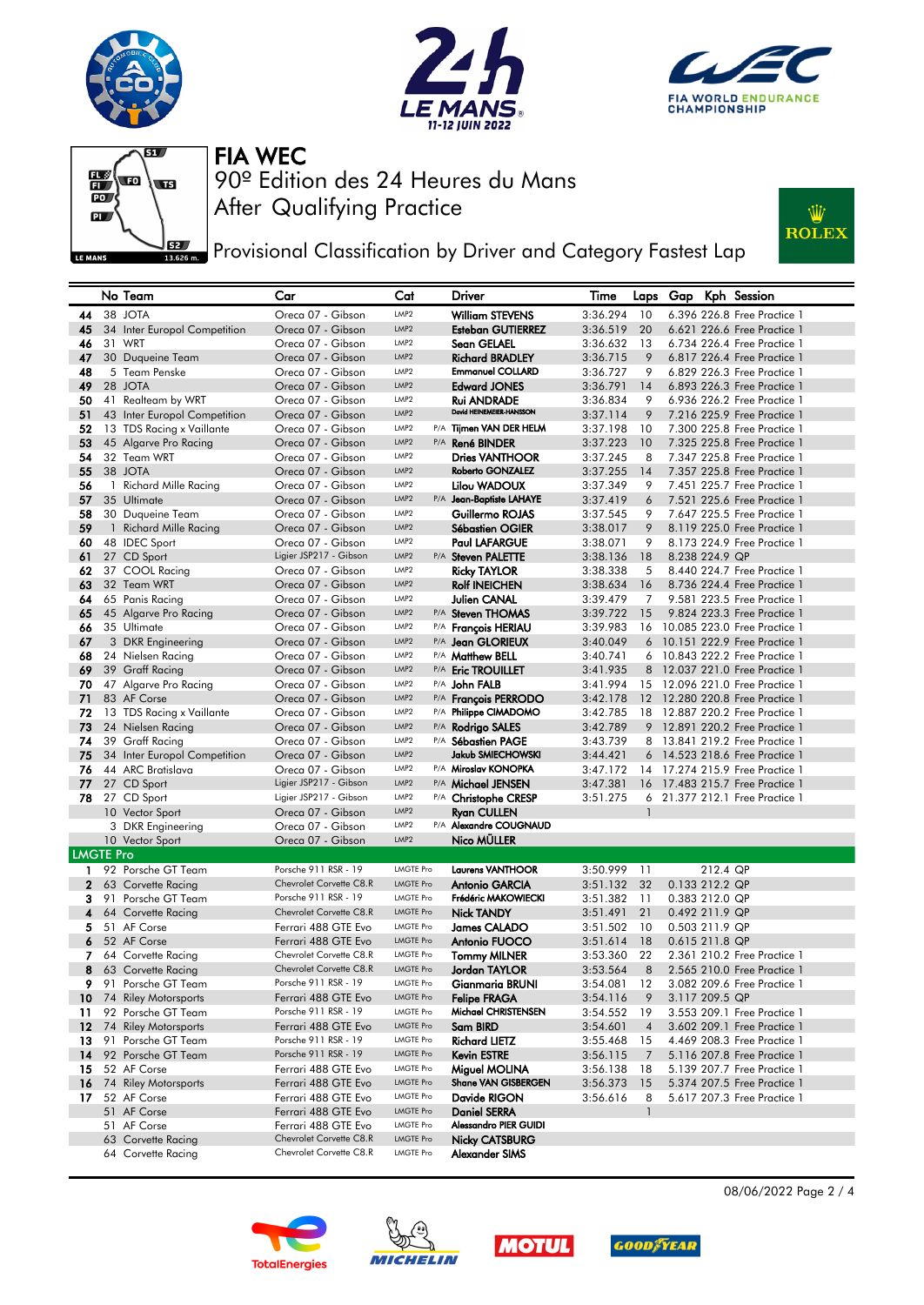







**PEPT** Provisional Classification by Driver and Category Fastest Lap



|                 | No Team                          | Car                                             | Cat                                | Driver                                         | Time                 |          |                | Laps Gap Kph Session                                       |
|-----------------|----------------------------------|-------------------------------------------------|------------------------------------|------------------------------------------------|----------------------|----------|----------------|------------------------------------------------------------|
| <b>LMGTE Am</b> |                                  |                                                 |                                    |                                                |                      |          |                |                                                            |
| $\mathbf{1}$    | 98 Northwest AMR                 | Aston Martin VANTAGE AMR                        | <b>LMGTE Am</b>                    | Nicki THIIM                                    | 3:52.559             | 19       | 210.9 QP       |                                                            |
| 2               | 57 Kessel Racing                 | Ferrari 488 GTE Evo                             | <b>LMGTE Am</b>                    | Mikkel JENSEN                                  | 3:53.489             | 20       | 0.930 210.1 QP |                                                            |
| 3               | 54 AF Corse                      | Ferrari 488 GTE Evo                             | <b>LMGTE Am</b>                    | Nick CASSIDY                                   | 3:53.690             | 18       | 1.131 209.9 QP |                                                            |
| 4               | 85 Iron Dames                    | Ferrari 488 GTE Evo                             | <b>LMGTE Am</b>                    | Rahel FREY                                     | 3:54.081             | 20       | 1.522 209.6 QP |                                                            |
| 5               | 77 Dempsey - Proton Racing       | Porsche 911 RSR - 19                            | <b>LMGTE Am</b>                    | <b>Harry TINCKNELL</b>                         | 3:54.224             | 22       | 1.665 209.4 QP |                                                            |
| 6               | 61 AF Corse                      | Ferrari 488 GTE Evo                             | LMGTE Am                           | <b>Vincent ABRIL</b>                           | 3:54.316             | 24       | 1.757 209.3 QP |                                                            |
| $\overline{7}$  | 86 GR Racing                     | Porsche 911 RSR - 19                            | LMGTE Am                           | Benjamin BARKER                                | 3:54.323             | 15       | 1.764 209.3 QP |                                                            |
| 8               | 56 Team Project 1                | Porsche 911 RSR - 19                            | LMGTE Am                           | <b>Ben BARNICOAT</b>                           | 3:54.510             | 22       | 1.951 209.2 QP |                                                            |
| 9               | 46 Team Project 1                | Porsche 911 RSR - 19                            | LMGTE Am                           | Matteo CAIROLI                                 | 3:54.533             | 19       | 1.974 209.2 QP |                                                            |
| 10              | 79 WeatherTech Racing            | Porsche 911 RSR - 19                            | <b>LMGTE Am</b>                    | <b>Julien ANDLAUER</b>                         | 3:54.912             | 13       | 2.353 208.8 QP |                                                            |
| 11              | 99 Hardpoint Motorsport          | Porsche 911 RSR - 19                            | <b>LMGTE Am</b>                    | <b>Alessio PICARIELLO</b>                      | 3:55.076             | 16       | 2.517 208.7 QP |                                                            |
| 12              | 59 Inception Racing              | Ferrari 488 GTE Evo                             | LMGTE Am                           | Côme LEDOGAR                                   | 3:55.162             | 17       | 2.603 208.6 QP |                                                            |
| 13              | 21 AF Corse                      | Ferrari 488 GTE Evo                             | <b>LMGTE Am</b>                    | <b>Toni VILANDER</b>                           | 3:55.308             | 22       | 2.749 208.5 QP |                                                            |
| 14              | 55 Spirit of Race                | Ferrari 488 GTE Evo                             | <b>LMGTE Am</b>                    | <b>Matthew GRIFFIN</b>                         | 3:55.617             | 23       | 3.058 208.2 QP |                                                            |
| 15              | 75 Iron Lynx                     | Ferrari 488 GTE Evo<br>Aston Martin VANTAGE AMR | <b>LMGTE Am</b>                    | <b>Nicolas VARRONE</b>                         | 3:55.672             | 22       | 3.113 208.1 QP |                                                            |
| 16              | 33 TF Sport                      |                                                 | <b>LMGTE Am</b>                    | Marco SØRENSEN                                 | 3:55.997             | 17       |                | 3.438 207.9 Free Practice 1                                |
| 17              | 66 JMW Motorsport                | Ferrari 488 GTE Evo<br>Aston Martin VANTAGE AMR | LMGTE Am                           | Renger VAN DER ZANDE                           | 3:56.008             | 22       | 3.449 207.8 QP |                                                            |
|                 | 18 777 D'Station Racing          | Aston Martin VANTAGE AMR                        | LMGTE Am                           | Tomonobu FUJII                                 | 3:56.257             | 20       |                | 3.698 207.6 Free Practice 1                                |
| 19              | 98 Northwest AMR                 | Porsche 911 RSR - 19                            | <b>LMGTE Am</b><br><b>LMGTE Am</b> | David PITTARD                                  | 3:56.268             | 9        | 3.957 207.4 QP | 3.709 207.6 Free Practice 1                                |
| 20              | 88 Dempsey - Proton Racing       |                                                 | <b>LMGTE Am</b>                    | <b>Maxwell ROOT</b>                            | 3:56.516             | 17       |                | 4.316 207.1 Free Practice 1                                |
| 21              | 85 Iron Dames                    | Ferrari 488 GTE Evo<br>Ferrari 488 GTE Evo      | LMGTE Am                           | Michelle GATTING<br>Raffaele GIAMMARIA         | 3:56.875             | 9        |                |                                                            |
| 22              | 60 Iron Lynx                     | Porsche 911 RSR - 19                            | <b>LMGTE Am</b>                    |                                                | 3:56.940             | 6<br>10  |                | 4.381 207.0 Free Practice 1<br>4.445 207.0 Free Practice 1 |
| 23<br>24        | 86 GR Racing<br>33 TF Sport      | Aston Martin VANTAGE AMR                        | <b>LMGTE Am</b>                    | <b>Riccardo PERA</b><br><b>Henrique CHAVES</b> | 3:57.004<br>3:57.044 | 14       | 4.485 206.9 QP |                                                            |
| 25              | 99 Hardpoint Motorsport          | Porsche 911 RSR - 19                            | <b>LMGTE Am</b>                    | Martin RUMP                                    | 3:57.237             | 14       |                | 4.678 206.8 Free Practice 1                                |
|                 | 26 777 D'Station Racing          | Aston Martin VANTAGE AMR                        | LMGTE Am                           | <b>Charles FAGG</b>                            | 3:57.330             | 14       |                | 4.771 206.7 Free Practice 1                                |
| 27              | 77 Dempsey - Proton Racing       | Porsche 911 RSR - 19                            | LMGTE Am                           | Sebastian PRIAULX                              | 3:57.521             | 12       |                | 4.962 206.5 Free Practice 1                                |
| 28              | 80 Iron Lynx                     | Ferrari 488 GTE Evo                             | LMGTE Am                           | Giancarlo FISICHELLA                           | 3:57.557             | 15       |                | 4.998 206.5 Free Practice 1                                |
| 29              | 46 Team Project 1                | Porsche 911 RSR - 19                            | LMGTE Am                           | Mikkel PEDERSEN                                | 3:57.672             | 5        |                | 5.113 206.4 Free Practice 1                                |
| 30              | 80 Iron Lynx                     | Ferrari 488 GTE Evo                             | <b>LMGTE Am</b>                    | Matteo CRESSONI                                | 3:57.702             | 14       |                | 5.143 206.4 Free Practice 1                                |
| 31              | 61 AF Corse                      | Ferrari 488 GTE Evo                             | <b>LMGTE Am</b>                    | <b>Louis PRETTE</b>                            | 3:57.774             | 12       |                | 5.215 206.3 Free Practice 1                                |
| 32              | 71 Spirit of Race                | Ferrari 488 GTE Evo                             | LMGTE Am                           | <b>Gabriel AUBRY</b>                           | 3:57.793             | 18       |                | 5.234 206.3 Free Practice 1                                |
| 33              | 56 Team Project 1                | Porsche 911 RSR - 19                            | <b>LMGTE Am</b>                    | <b>Oliver MILLROY</b>                          | 3:57.875             | 10       |                | 5.316 206.2 Free Practice 1                                |
| 34              | 93 Proton Competition            | Porsche 911 RSR - 19                            | <b>LMGTE Am</b>                    | Matt CAMPBELL                                  | 3:57.971             | 19       |                | 5.412 206.1 Free Practice 1                                |
| 35              | 54 AF Corse                      | Ferrari 488 GTE Evo                             | LMGTE Am                           | Francesco CASTELLACCI                          | 3:58.058             | 13       |                | 5.499 206.1 Free Practice 1                                |
| 36              | 57 Kessel Racing                 | Ferrari 488 GTE Evo                             | <b>LMGTE Am</b>                    | <b>Frederik SCHANDORFF</b>                     | 3:58.649             | 6        |                | 6.090 205.5 Free Practice 1                                |
| 37              | 55 Spirit of Race                | Ferrari 488 GTE Evo                             | LMGTE Am                           | <b>David PEREL</b>                             | 3:58.854             | 7        |                | 6.295 205.4 Free Practice 1                                |
| 38              | 60 Iron Lynx                     | Ferrari 488 GTE Evo                             | <b>LMGTE Am</b>                    | Alessandro BALZAN                              | 3:58.901             | 23       |                | 6.342 205.3 Free Practice 1                                |
| 39              | 80 Iron Lynx                     | Ferrari 488 GTE Evo                             | LMGTE Am                           | <b>Richard HEISTAND</b>                        | 3:58.926             | 14       |                | 6.367 205.3 Free Practice 1                                |
| 40              | 79 WeatherTech Racing            | Porsche 911 RSR - 19                            | LMGTE Am                           | Thomas MERRILL                                 | 3:59.012             | 11       |                | 6.453 205.2 Free Practice 1                                |
| 41              | 71 Spirit of Race                | Ferrari 488 GTE Evo                             | <b>LMGTE Am</b>                    | <b>Pierre RAGUES</b>                           | 3:59.042             | 11       |                | 6.483 205.2 Free Practice 1                                |
| 42              | 77 Dempsey - Proton Racing       | Porsche 911 RSR - 19                            | <b>LMGTE Am</b>                    | Christian RIED                                 | 3:59.132             | 8        |                | 6.573 205.1 Free Practice 1                                |
| 43              | 88 Dempsey - Proton Racing       | Porsche 911 RSR - 19                            | <b>LMGTE Am</b>                    | Jan HEYLEN                                     | 3:59.451             | 11       |                | 6.892 204.9 Free Practice 1                                |
| 44              | 66 JMW Motorsport                | Ferrari 488 GTE Evo                             | LMGTE Am                           | Jason HART                                     | 4:00.008             | 14       |                | 7.449 204.4 Free Practice 1                                |
| 45              | 61 AF Corse                      | Ferrari 488 GTE Evo<br>Aston Martin VANTAGE AMR | <b>LMGTE Am</b>                    | <b>Conrad GRUNEWALD</b>                        | 4:00.033             | 7        |                | 7.474 204.4 Free Practice 1                                |
|                 | 46 777 D'Station Racing          |                                                 | LMGTE Am                           | Satoshi HOSHINO                                | 4:00.196             | 11       |                | 7.637 204.2 Free Practice 1                                |
|                 | 59 Inception Racing              | Ferrari 488 GTE Evo                             | LMGTE Am<br>LMGTE Am               | Marvin KLEIN                                   | 4:00.254             | 10       |                | 7.695 204.2 Free Practice 1                                |
| 48<br>49        | 85 Iron Dames                    | Ferrari 488 GTE Evo<br>Aston Martin VANTAGE AMR | LMGTE Am                           | Sarah BOVY<br>Paul DALLA LANA                  | 4:00.311<br>4:00.488 | 15       |                | 7.752 204.1 Free Practice 1                                |
|                 | 98 Northwest AMR                 | Porsche 911 RSR - 19                            | LMGTE Am                           |                                                | 4:00.514             | 16       |                | 7.929 204.0 Free Practice 1                                |
| 50<br>51        | 46 Team Project 1<br>33 TF Sport | Aston Martin VANTAGE AMR                        | <b>LMGTE Am</b>                    | Nicolas LEUTWILER<br><b>Ben KEATING</b>        | 4:00.805             | 12<br>17 |                | 7.955 204.0 Free Practice 1<br>8.246 203.7 Free Practice 1 |
| 52              | 56 Team Project 1                | Porsche 911 RSR - 19                            | LMGTE Am                           | <b>Brendan IRIBE</b>                           | 4:00.821             | 13       |                | 8.262 203.7 Free Practice 1                                |
| 53              | 79 WeatherTech Racing            | Porsche 911 RSR - 19                            | <b>LMGTE Am</b>                    | Cooper MACNEIL                                 | 4:00.939             | 15       |                | 8.380 203.6 Free Practice 1                                |
| 54              | 21 AF Corse                      | Ferrari 488 GTE Evo                             | LMGTE Am                           | Simon MANN                                     | 4:01.175             | 10       |                | 8.616 203.4 Free Practice 1                                |
| 55              | 99 Hardpoint Motorsport          | Porsche 911 RSR - 19                            | LMGTE Am                           | <b>Andrew HARYANTO</b>                         | 4:01.478             | 10       |                | 8.919 203.1 Free Practice 1                                |
| 56              | 54 AF Corse                      | Ferrari 488 GTE Evo                             | LMGTE Am                           | Thomas FLOHR                                   | 4:01.774             | 10       |                | 9.215 202.9 Free Practice 1                                |
| 57              | 57 Kessel Racing                 | Ferrari 488 GTE Evo                             | LMGTE Am                           | Takeshi KIMURA                                 | 4:01.969             | 18       |                | 9.410 202.7 Free Practice 1                                |
| 58              | 55 Spirit of Race                | Ferrari 488 GTE Evo                             | LMGTE Am                           | Duncan CAMERON                                 | 4:03.593             | 15       |                | 11.034 201.4 Free Practice 1                               |
| 59              | 88 Dempsey - Proton Racing       | Porsche 911 RSR - 19                            | LMGTE Am                           | <b>Fred POORDAD</b>                            | 4:04.081             | 11       |                | 11.522 201.0 Free Practice 1                               |
|                 |                                  |                                                 |                                    |                                                |                      |          |                |                                                            |









08/06/2022 Page 3 / 4